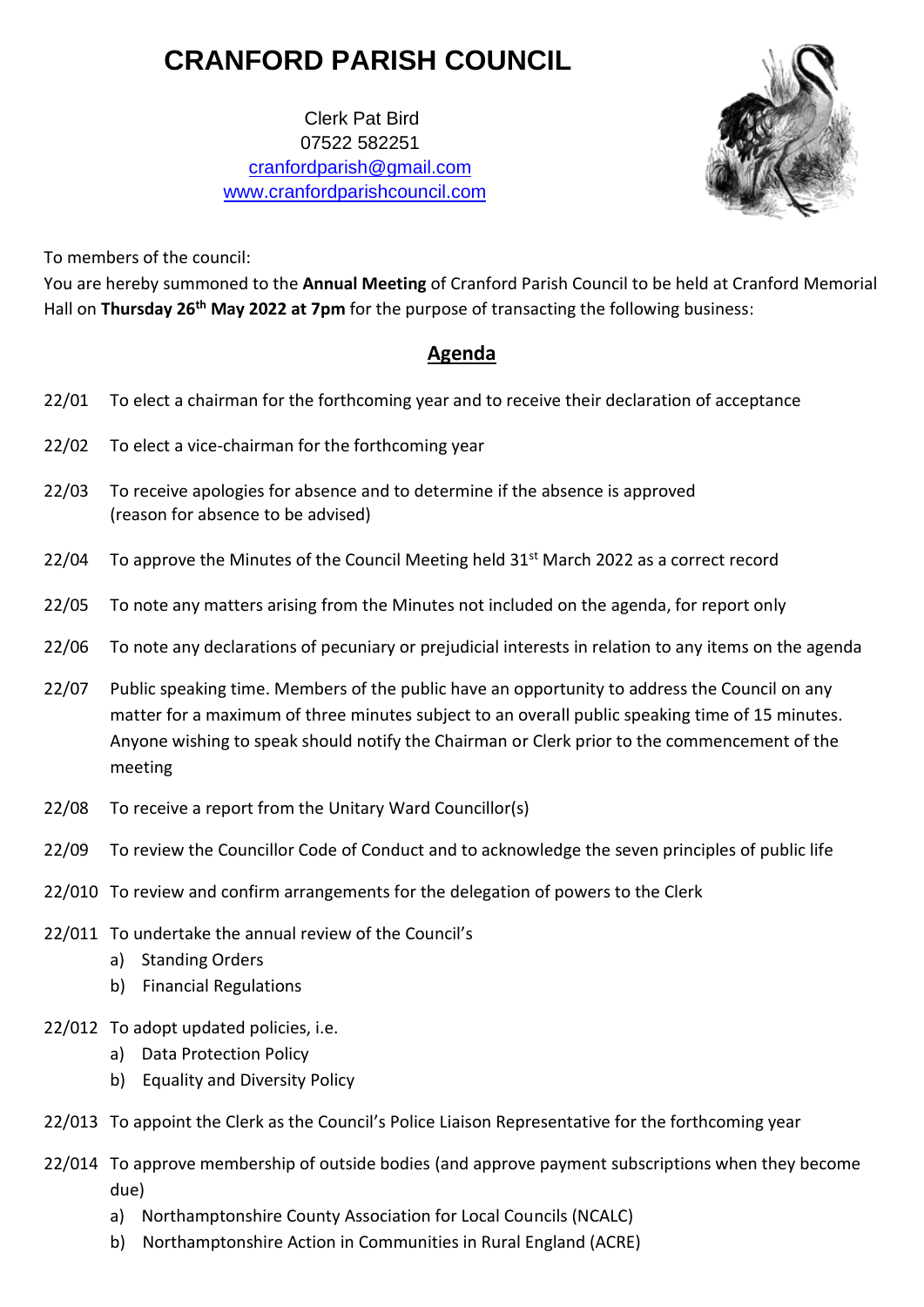- c) Society of Local Council Clerks (SLCC)
- d) Campaign for the Protection of Rural England (CPRE)
- 22/015 To review and approve any required changes to the bank signatories / authorisers
- 22/016 To receive a report from the Internal Control Councillor
- 22/017 To receive and note the Finance Report and to approve for payment the schedule of payments presented
- 22/018 To review the Clerk's annual salary

#### 22/019 **Annual Governance and Accountability Return (AGAR)**

- a) To receive and note the Annual Internal Audit Report 2021/2022
- b) To approve and adopt the Receipts and Payments 2021/22
- c) To complete and sign the Annual Governance Statement 2021/22
- d) To consider, approve & sign the Accounting Statements 2021/22
- e) To complete and sign the Certificate of Exemption AGAR 2021/22
- f) To note the dates for the exercise of electors rights re inspection of the annual accounts (13/06- 22/07)

#### 22/020 To determine the response to North Northamptonshire Council on the planning applications [NK/2022/0131](https://www.kettering.gov.uk/planningApplication/131771)

The Chestnuts, High Street, Cranford, NN14 4AA Loft conversion with dormer windows to rear and rooflights to front and rear

### [NK/2021/0404](https://www.kettering.gov.uk/planningApplication/130829)

Hanwood Park (Parcel FOS1), Cranford Road (land off), Kettering, NN15 5NE Formal Open Space to include grass pitches, other sporting and play facilities, car parking and pavilion

- 22/021 To receive current project updates and to approve any recommendations.
- 22/022 To receive and approve the Asset Maintenance Programme
- 22/023 To determine training requirements for Councillors and the Clerk for the forthcoming year
- 22/024 To consider potential projects for the forthcoming year
- 22/025 To receive and note, Chairman's updates on:
	- a) Points raised from the Parish Meeting which will require future council decisions
	- b) Dog walking paddock
- 22/026 To receive and note Clerk's report on anything not previously covered in their regular updates
	- a) Asset Mapping Project Listening Event
	- b) Defibrillator monitoring
- 22/027 To note the date of the next scheduled meeting 28th July 2022 and consider any future agenda items

22/028 Close

 $PMS_{\text{in}}$ 

**Pat Bird, Clerk to Cranford Parish Council 19th May 2022**